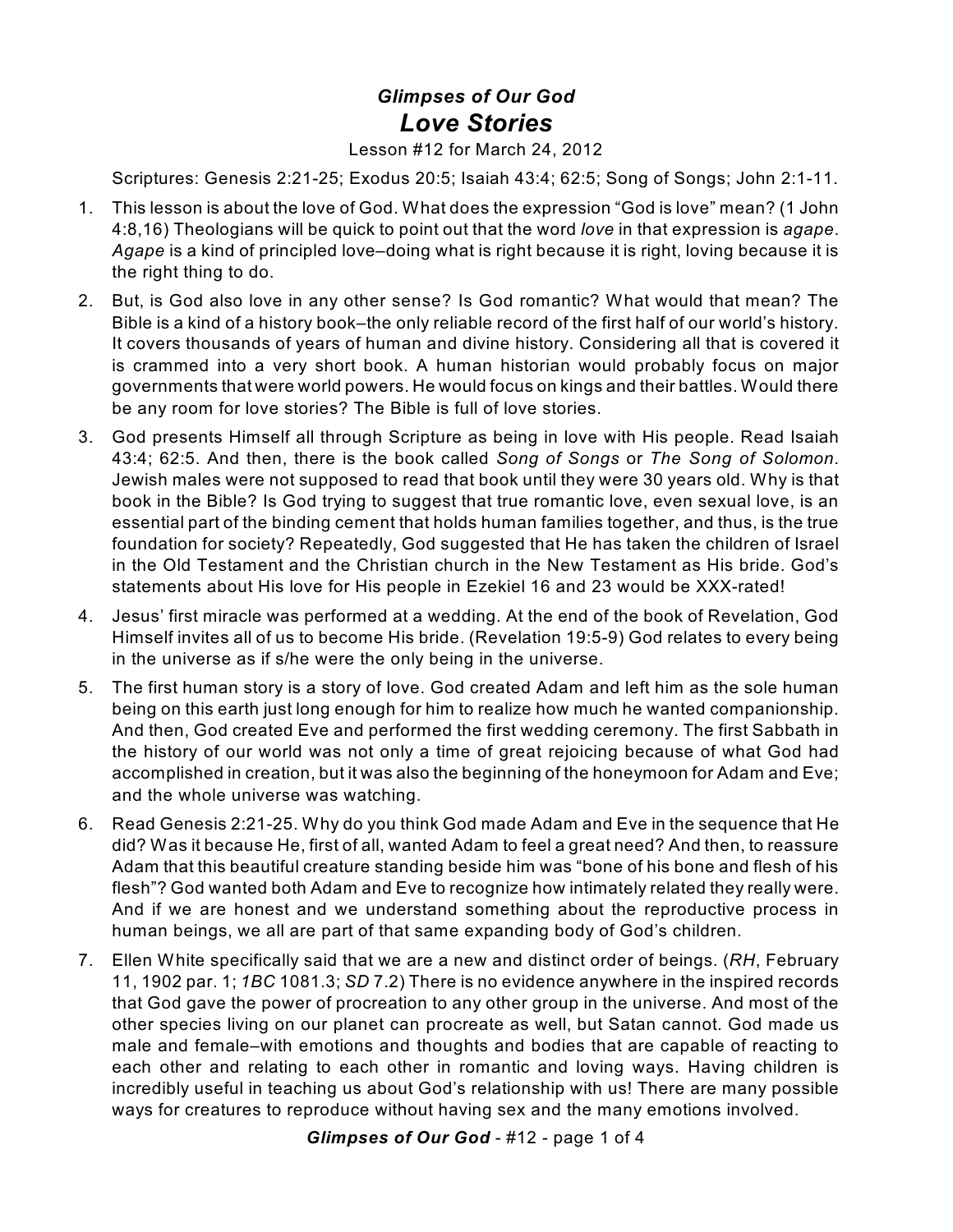- 8. Adam's first response upon seeing Eve was a love poem. And God inspired Moses to give us the formula for a successful marriage right there. "That is why a man leaves his father and mother and is united with his wife, and they become one." (Genesis 2:24, *GNB*) These verses could not have been spoken specifically for the benefit of Adam and Eve because at the time they did not know what parents were! God recognized that it would be necessary for each family to become a somewhat independent unit, separate from their parents.
- 9. And God created Adam and Eve without any artificial coverings of any sort; they were naked. (Genesis 2:25) Is this to suggest God's intention that under ideal circumstances we are to experience intense closeness and intimacy between husbands and wives? Considering how Satan has abused the idea of sex, it may be hard for us to remember that in the beginning God invented sex. Do you think God delighted in watching Adam and Eve react to each other? Was the story of Adam and Eve one of a perpetual honeymoon? In the past, many churches have taught that sex was the first sin! One church suggests that man had to sin and fall in order to rise to an even higher state.
- 10. Almost every one of the major characters in the Old Testament was involved in some kind of romance. Consider the stories of Abraham and Sarah, (Genesis 16) Isaac and Rebekah, (Genesis 24) and even Jacob and Rachel. (Genesis 29) Why did Jacob kiss Rachel when he first saw her? Was that acceptable behavior in his day? Did she resist in any way? Was he romantically attracted to Rachel as suggested by the Scriptures? Or, was he just incredibly happy to have found his relatives?
- 11. Although these love stories are touching, every one of them has its problems. There was Hagar, Abraham lying to Pharaoh and Abimelech, and Rebekah and Jacob working together to deceive Isaac. There was Leah and, of course, the two concubines.
- 12. Many of the most famous characters in the Old Testament had multiple wives. This raises questions in many people's minds about God's plan for marriage. Of course, it is easy to point to the Garden of Eden where Adam and Eve were one man and one woman. But, what about all those others? In effect, Abraham had three wives; Jacob, four; David, a score or more; and Solomon, a thousand. But, there are strong hints in the case of each of them that a one-man-one-woman relationship would have been much better.
- 13. So, how does all of this relate to God's love for us? There are a number of verses in the Bible talking about how jealous God was for His people. (Exodus 20:5; 34:14; Deuteronomy 4:24; Joel 2:18; Isaiah 33:1-16; *DA* 600) These verses mean that God thinks we are precious. But, therein lies a problem. If God wants to express His love for us, how does He do that? Is it possible for us to have an intensely intimate personal experience with God? How and where do we do that? Is it God's intention that such a relationship should be our prayer/faith experience?
- 14. So, what should a personal and intimate relationship with God mean to us? Someday in the new earth, will we be able to go up to God and give Him a big hug? Look at some of the texts in the Bible talking about how God feels about us: Isaiah 43:4; 62:5; Ezekiel 16:1-15, 20-22; Jeremiah 31:3; Revelation 21:9; Hosea 11:1-8. What do these verses imply?
- 15. In the *Koine* Greek of the New Testament, *love* in its various aspects is described by four different words: *epithumia* which means passion, *eros* which means primarily a sexual kind of love, *philia* which means brotherly or family love, and *agape* which means a principled love. So, out of these four choices, which would you say best describes God's love for us?
- 16. One of the problems in trying to understand God's love for human beings is the issue of suffering. It seems that if He truly loved us, an all-powerful God who is in control of the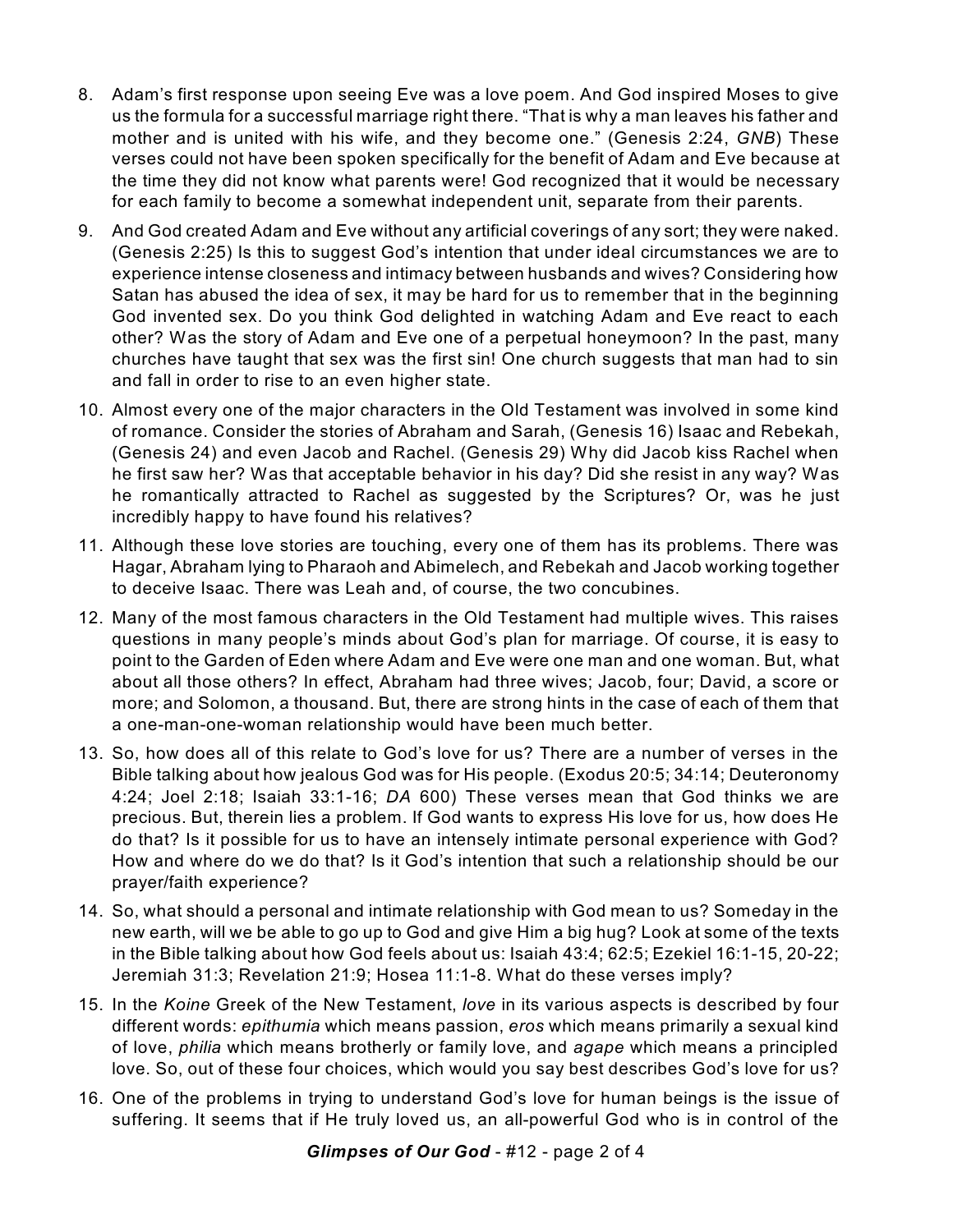universe could prevent suffering. For our Christian friends who do not understand the great controversy, this is a terrible conundrum. But, those Seventh-day Adventists who understand the great controversy and God's need for allowing us freedom if He is going to have real love, understand that suffering must come as a part of the demonstration of the consequences and results of sin. At the final end of time, what are the causes of suffering for God's people? Their own sins? The consequences of millennia of sin? Satan's direct attacks?

- 17. But, there is another side to that picture: What about the pleasures of life? Hebrews 11:25, *KJV* tells us that Moses chose rather to "suffer affliction with the people of God than to enjoy the pleasures of sin for a season." Did Moses refuse to take an Egyptian wife or to become romantically involved? This might suggest to your mind that anything pleasant to the body is sinful! This was the view held by Plato and others in Greek philosophy leading to the idea that anything that is good for the body is bad for the soul and vice versa.
- 18. But, look at the facts. It was God who made us capable of perceiving the incredible range of beautiful colors by making our eyes the way they are. It was God who made it possible for us to experience the incredible variations in aroma and taste that make many aspects of life more enjoyable–including eating. It was God who also gave us reproductive systems that are not just mechanical ways to produce offspring but that are capable of very pleasant experiences for us to enjoy in the process. Considering all that has resulted from the abuse of sex down through the generations, why do you think God made us like that? Would we be better off without the sensory pleasure connected with sex? Satan has tried to destroy everything that God has made. Through our dealings with our own children, God intends for us to learn a great deal about the challenges that He faces with us.
- 19. It is important to notice also that human females were made with a monthly cycle and not an estrous cycle. In many animals, the females become sexually attractive only when it is time to reproduce. But, God made us so that we could enjoy the sensory pleasures of the sexual relationship without having to become pregnant.
- 20. That brings us back to *The Song of Solomon*. Through the very explicit language in this book, is God trying to tell us that the romantic and sexual relationship which is part of marriage at its best–when carried out following Christian principles–is exactly the kind of experience He wants to have with us? Does God love us only in an *agape* way? Does He love us as a Father? That would be like *philia,* a family kind of love. Does He even love us as a bride–to spend time with us, to enjoy us? What kind of love would that be?
- 21. Considering the crude, licentious, and abusive ways in which sex has become a major part of our culture, we might be inclined to think that God would want us to stay away from it completely. Recent evidence suggests that children who are sexually abused in childhood are much more likely to become obese and much harder to treat for their obesity later in life.
- 22. The story of Jesus at the wedding in Cana is a familiar one to Christians. (John 2:1-11) Many scholars believe that this wedding was of some member of Jesus' and Mary's extended family–perhaps a cousin. That may be why Mary seemed to have felt responsible when the wine had run out. While we do not have space to discuss that issue in this lesson, there is no reason to believe that the wine which Jesus created was alcoholic. But, in the extended, perhaps week-long, ceremonies at such a wedding, Jesus created between 90 and 120 gallons of fantastic, tasty grape juice. You can be sure that the wedding guests never forgot!
- 23. But, before we try to suggest that all such pleasures are only for the married, we need to remember that Jesus Himself never married. John the Baptist never married. Jeremiah never